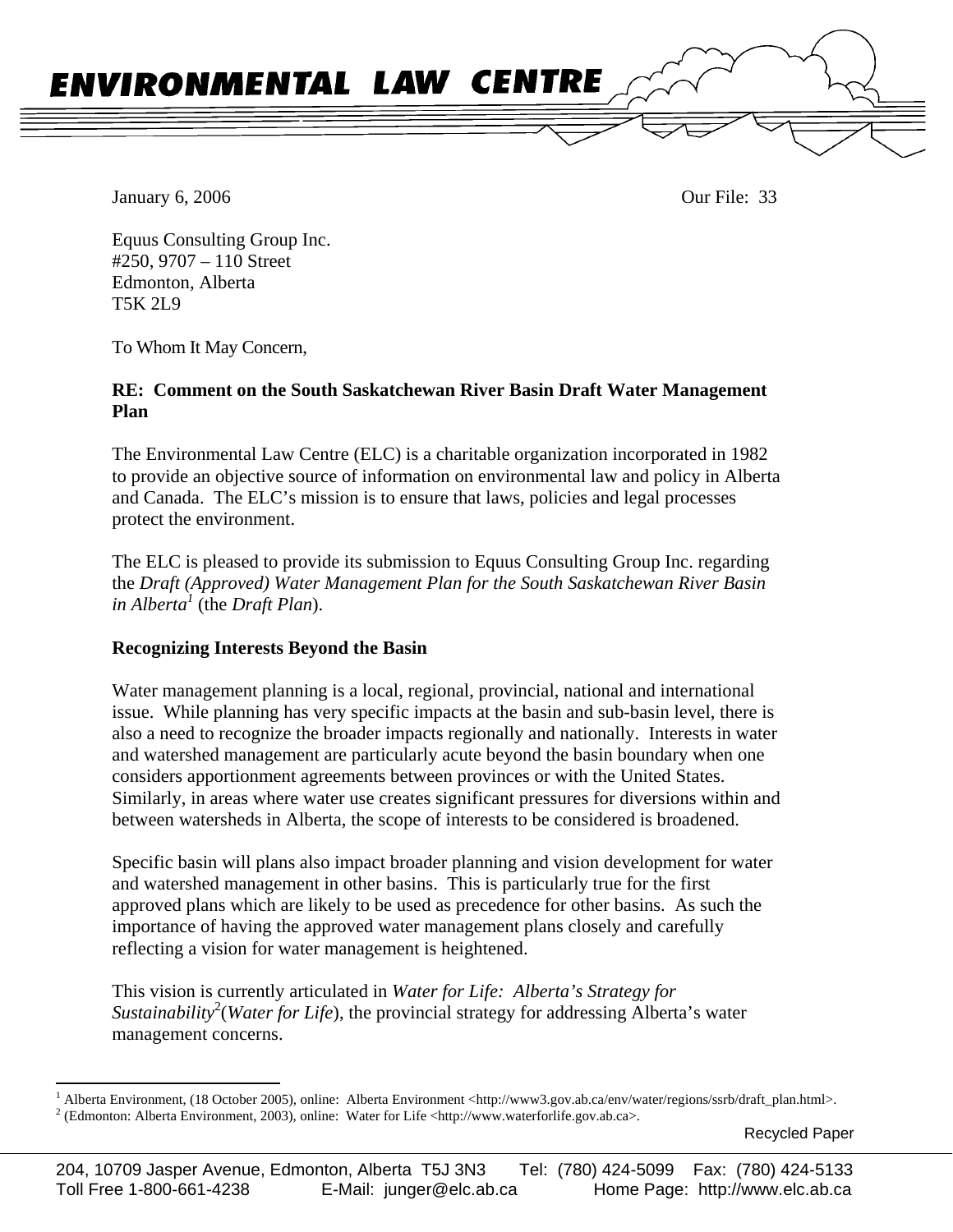The broad interests of Albertans in water management planning are to be pursued within the framework of the *Water for Life* goals. For reference, the *Water for Life's* goals include:

- safe, secure drinking supply;
- healthy aquatic ecosystems; and
- reliable quality water supplies for a sustainable economy.<sup>[3](#page-1-0)</sup>

### **Plan Recommendations and Comments**

The ELC's recommendations and conclusions provided below are guided by *Water for Life's* goals and objectives and by Alberta's legislative framework dealing with water and watershed management.

The ELC recommends that the *Draft Plan* not be approved in its current form. On a general level, statements regarding "balance" that appear in the *Draft Plan* are purely subjective and are based on erroneous assumption. These statements should be removed. For example, the *Draft Plan* states that it "reflects the balance that the Government of Alberta is striving to achieve between protecting the aquatic environment of the SSRB's main rivers, and the water diversion and consumption that contributes to economic prosperity in Southern Alberta."<sup>[4](#page-1-1)</sup> This statement reflects a false assumption in the first instance and fails to acknowledge the goals of *Water for Life*. The false assumption is that the goals of protecting the aquatic environment and diversions for economic prosperity are conflicting and require balancing. This view reflects the notion that healthy aquatic ecosystems do not assist in sustainable economies and vice versa. A *Water for Life* goal is to have a sustainable economy, and without getting into definitional nuances, it is proposed that this requires and implies a healthy aquatic ecosystem.

Furthermore, this statement suggests that the current allocations and water use in the SSRB is reflective of a balanced system, something that is certainly controvertible if not false. The *Draft Plan* should discuss with candour the way in which healthy aquatic ecosystems have been degraded and how this degradation has continued as a result of past allocations. Much of the basin is now put in the position of working hard to restore ecological health and it is questionable whether this will ever be achieved.

#### **Questions Regarding Groundwater Assessment and Allocations**

The *Draft Plan* states "groundwater that is hydraulically directly connected to surface water is subject to [the] plan<sup>3[5](#page-1-2)</sup>. This statement requires clarification as the *Draft Plan* does not detail how allocations and withdrawals of groundwater that are hydraulically connected to surface waters have been assessed and incorporated into the modeling exercises in the use and allocation of the river flows. The water allocation study done by Alberta Environment for the SSRB did not consider groundwater allocations and

<sup>1</sup> 

<span id="page-1-0"></span><sup>3</sup> *Ibid.* at page 7. 4 *Supra* note 1 at pages 1 and 4. 5 *Ibid*. at page 4.

<span id="page-1-2"></span><span id="page-1-1"></span>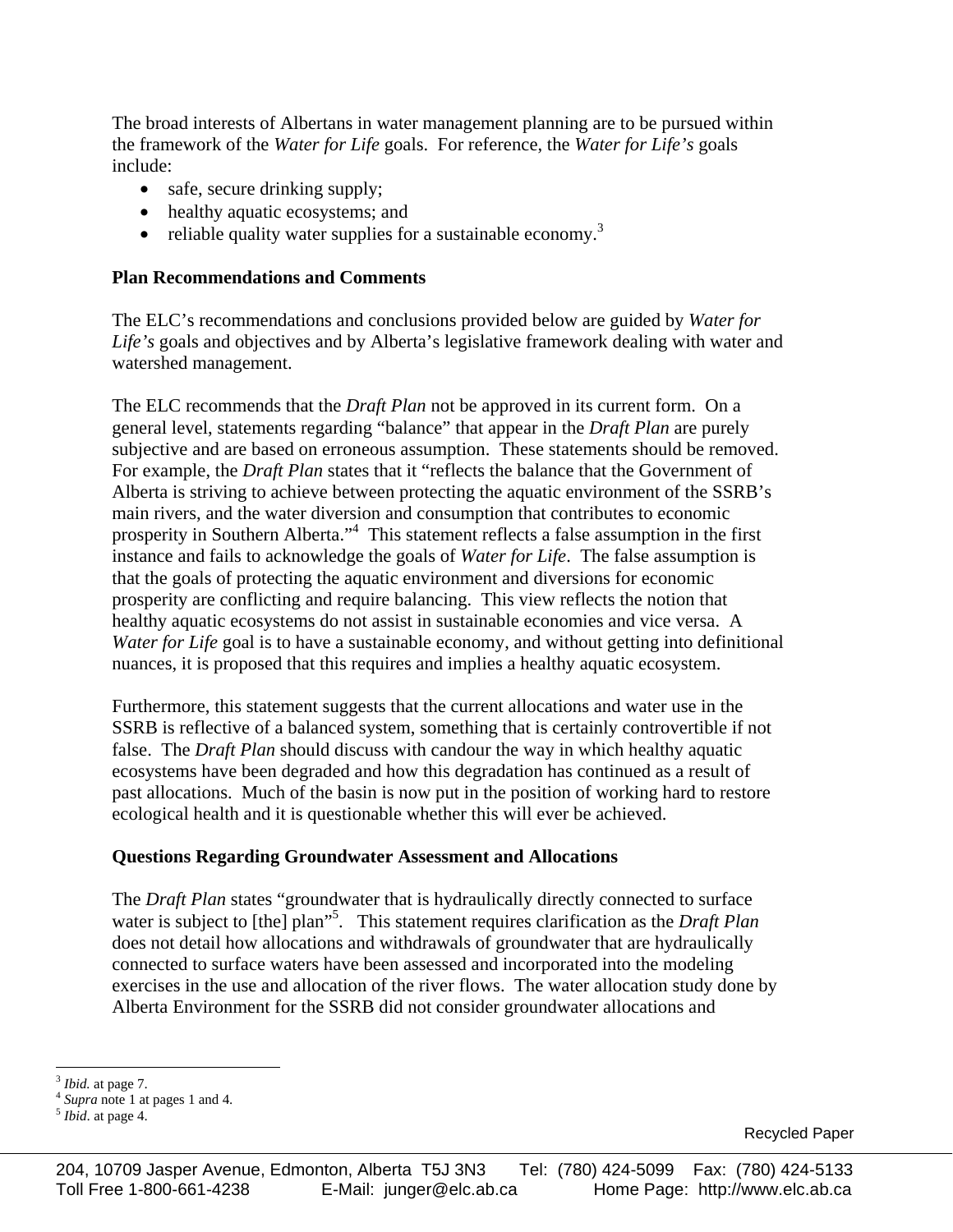diversions.<sup>[6](#page-2-0)</sup> This type of information is necessary to develop a complete picture of the impacts of current groundwater withdrawals on surface waters.

The ELC nevertheless supports the *Draft Plan* recommendations aimed at limiting further allocations and conservation being applied to allocations of groundwater hydraulically connected to surface water.

# **Establishing Water Conservation Objectives for the SSRB**

## *1. Placing water resource limits on the Bow, Oldman, and South Saskatchewan River Sub-basins*

The ELC supports the recommendation that Alberta Environment stop accepting applications for new water allocations for the above named sub-basins. Further allocations would be contrary to the goals of *Water for Life*, particularly in light of a vast array of water conservation initiatives that should first be pursued. The recommendation of taking a Crown reservation for the purpose of assessing First Nation requirements, storage of peak flows, protection of the aquatic environment, and innovative initiatives with a very low net use of water, is also supported by the ELC. The recommendation is merely a first step in pursuing the stated goals of *Water for Life*.

# *2. Place water resource limits on the Red Deer River Sub-basin*

The ELC does not support the recommendation of making  $600,000$  dam<sup>3</sup> available for further allocation in the Red Deer River sub-basin. The ELC disagrees with this recommendation because it fails to properly balance the three goals of *Water for Life*. This recommendation should be rejected as part of an approved water management plan because the 600,000 dam<sup>3</sup> allocation may unnecessarily and significantly undermine the health of the aquatic environment.<sup>[7](#page-2-1)</sup>

The rationale behind this allocation amount appears to be based less on sound management and proactive conservation, and more on economic development. This economic focus appears to be based on the fact that the other sub-basins have been allowed to allocate significantly more of their basin's flow<sup>8</sup>[.](#page-2-2) This comparison to the Bow, Oldman and South Saskatchewan fails to adequately address that these sub-basins are currently in need of drastic measures to remedy past degradation to aquatic ecosystem health. It also reflects a race to the bottom based solely on economic arguments, including the push for the Special Areas Diversion, which are highly contentious and, arguably, not in the best interest of the majority of Albertans.

<span id="page-2-0"></span><sup>1</sup> 6 Alberta Environment, *South Saskatchewan River Basin Water Allocation* publication, published in May 2003, revised January 2005) available online at http://www3.gov.ab.ca/env/water/regions/ssrb/pdf\_phase2/SSRBWaterAllocations\_Jan2005.pdf<br><sup>7</sup> See Alberta Environment and Alberta Sustainable Resource Development, *Instream Flow Needs Determinations for the South* 

<span id="page-2-1"></span>*Basin*, Alberta, Canada, by Clipperton, Kasey G., Koning, Wendell C, Locke, Allan G.H., Mahoney, John M., Quazi Bob, 1 December 2003, online: SSRB Background Studies [<http://www3.gov.ab.ca/env/water/regions/ssrb/studies.asp](http://www3.gov.ab.ca/env/water/regions/ssrb/IFN_reports.asp)> and Alberta Environment, *Report on Strategic Overview of Riparian and Aquatic Condition of the South Saskatchewan River Basin*, by Golder and Associates, January 2003, online: SSRB Background Studies <[http://www3.gov.ab.ca/env/water/regions/ssrb/studies.asp>](http://www3.gov.ab.ca/env/water/regions/ssrb/studies.asp) 8

<span id="page-2-2"></span>Recycled Paper <sup>8</sup> See for instance Question and Answer #11 of Alberta Environment, *Questions and Answers on the South Saskatchewan River Basin Draft Management Plan*, undated, online: SSRB Draft Management Plan <http://www3.gov.ab.ca/env/water/regions/ssrb/pdf/QandA\_SSRB\_Plan.pdf>.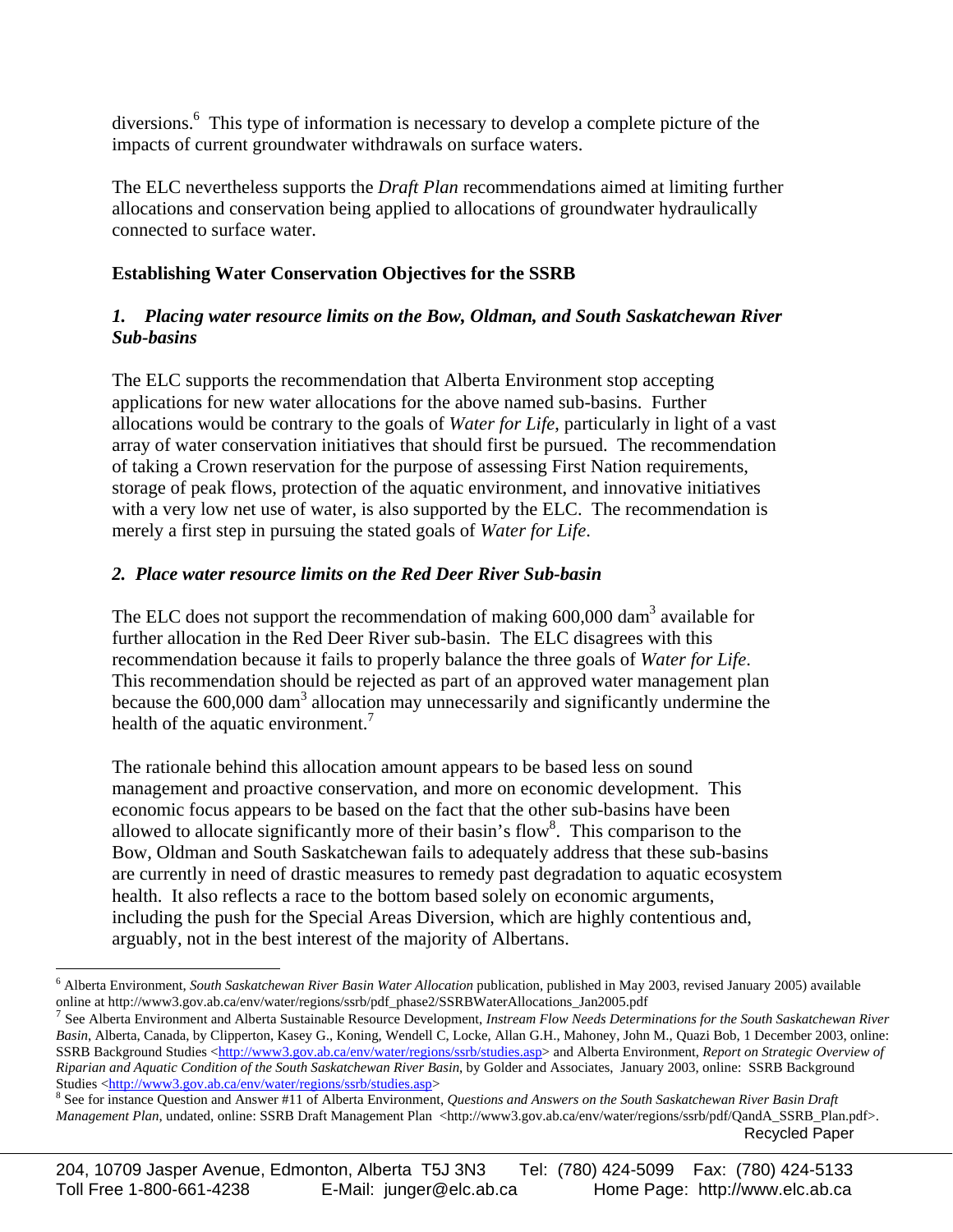### **Recognize the Limitations in the** *Water Act*

The *Draft Plan* indicates that monitoring of the aquatic environment should occur on the Red Deer River to facilitate an adaptive management approach if the aquatic environment becomes degraded. This is proposed as a management response to continued allocations of up to 600 000 dam<sup>3</sup> as recommended by the sub-basin Advisory Committee. This proposal is fatally flawed, as adaptive management is not tenable under the provisions of the *Water Act*. Adaptive management requires the flexibility to respond to management changes. The current licence regime has few and relatively restricted legal mechanisms to provide for "adaptive management" and return water to the Red Deer River once licences have been granted.

Furthermore, on a more practical level, adaptive management is likely to be politically difficult in light of the proposed allocation, in part, being aimed at the Special Areas Diversion. The practical limitations of returning flow back to the river for ecosystem health once hundred's of millions of dollars of public money is spent and reliance on the water diversion is established, cannot be overlooked.

The ELC recommends that any approved water management plan establish a more protective approach to the Red Deer River, reject the 600 000 dam<sup>3</sup> recommendation, and acknowledge the limits of adaptive management under the current legislative scheme. The ELC submits that the healthy status of the Red Deer River and the goals of *Water for Life* support its recommendations in this regard. Where other basins are now in the pursuit of a healthy aquatic ecosystem, the Red Deer River has the enviable position of primarily aiming to maintain and support the current status of the basin that is by-in-large healthy.

### **Recognizing Process Shortcomings**

The current watershed planning decision-making process and the terms of reference underlying this process are not without flaws. In particular, the process, being voluntary and yet not consensus based, may reflect significant biases on the part of the participants. A review of the variety of participants in each regions sub-basin group is reflective of the diversity of participation (or lack thereof) and this in turn must be considered when assessing the recommendations.

Ultimately, the Alberta Government and, in particular, Alberta Environment, must ensure that the broader vision and objectives of prudent and progressive environmental health management are incorporated in any approved water management plan. The ELC believes that the policy objectives of *Water for Life* are laudable but to be of value they must be supported in legislative and policy decisions, including any decision to approve a water management plan.